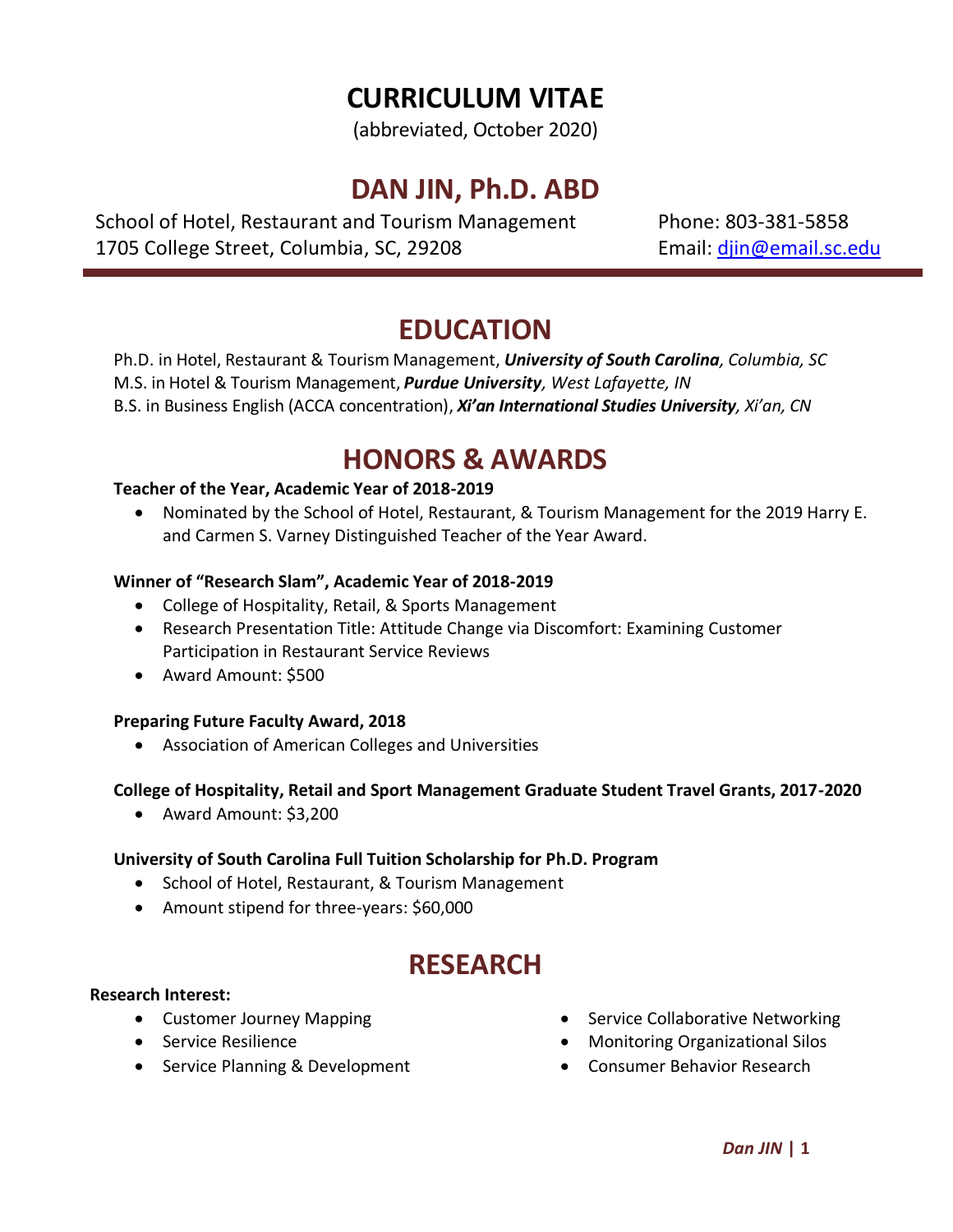## **RESEARCH GRANT**

### **External Grant:**

[Foodservice Consultants Society International \(FCSI\)](http://www.fcsi.org/) Worldwide Research Grant by FCSI Educational Foundation, Louisville, KY, 2020

- **Role**: The Principal Investigator
- **Amount awarded**: \$ 5,000

#### **Internal Grant:**

Seed Grant Program for Faculty by College of Hospitality, Retail, & Sports Management, University of South Carolina, Columbia, SC, 2018

- **Role**: Research Assistant
- **Amount awarded**: \$ 1,300

### **PUBLICATIONS**

#### **Selected Journal Articles**

- 1. **Jin, D**., DiPietro, R. B., & Watanabe, N. (2020). Customer online feedback with an identity versus no identity: the influence on review comments. *Journal of Hospitality & Tourism Research,* Accepted on July 30th, 2020. In Press.
- 2. **Jin, D.**, Kim, K., & DiPietro, R. B. (2020). Workplace incivility in restaurants: Who's the real victim? Employee deviance and customer reciprocity*. International Journal of Hospitality Management*, 86, 102459. Published online Jan. 17th, 2020.
- 3. **Jin, D**., DiPietro, R. B., & Fan, A. (2019). The impact of customer controllability and service recovery type on customer satisfaction and consequent behavior intentions. *Journal of Hospitality Marketing & Management*, 1-23. Published online Apr. 24th, 2019.
- 4. **Jin, D**., Nicely, A., Fan, A., & Adler, H. (2019). Joint effect of service recovery types and times on customer satisfaction in lodging. *Journal of Hospitality and Tourism Management*, *38*, 149-158. Published online Feb. 4<sup>th</sup>, 2019.
- 5. **Jin, D** (2020). A review of joint value co-creation in hospitality service industry. *International*  Journal of Tourism & Hotel Business Management, Published online on May 224<sup>th</sup>, 2020. Website: [https://www.scitcentral.com/article/46/1582/a-review-of-joint-value-co-creation-in](https://www.scitcentral.com/article/46/1582/a-review-of-joint-value-co-creation-in-hospitality-service-industry-)[hospitality-service-industry-](https://www.scitcentral.com/article/46/1582/a-review-of-joint-value-co-creation-in-hospitality-service-industry-)
- 6. Harris, K., Dipietro, R. B., Klein, J., & **Jin, D.** (2020). The Impact of Social Norms and Risk Assessment on Diners' Reaction to Food Safety Concerns in Restaurants. *Journal of Foodservice Business Research*, 1-24.
- 7. DiPietro, R.B., Harris, K., & **Jin, D** (2020), "Employed in the foodservice industry: likelihood of intervention with food safety threats", *International Hospitality Review.* Vol. ahead-of-print No. ahead-of-print. [https://doi.org/10.1108/IHR-07-2020-0021](https://protect2.fireeye.com/v1/url?k=bb5ff265-e5c9cd6b-bb5fbca4-86e9332e487b-5db0f2513f9b58cc&q=1&e=e862617f-2a12-4f39-a978-d3f6535f6c1d&u=https%3A%2F%2Furldefense.com%2Fv3%2F__https%3A%2F%2Fdoi.org%2F10.1108%2FIHR-07-2020-0021__%3B%21%21PhOWcWs%21kPWWRSU7J4PAsD1vWdNdNcQ2OEVmKBPE0Dg-dBIHGYrGWNNYwP_dm6i8Ceq1n3BezeM%24)

#### **Book Chapter**

Qiu, S. C., **Jin, D.,** & Wang, S. (2017). Impact of culture on production and delivery of hospitality products/services. In Routledge Handbook of Hospitality Marketing (pp. 337-347). Routledge. ISBN 13: 9781138214668. DOI: [10.4324/9781315445526-28](https://doi.org/10.4324/9781315445526-28)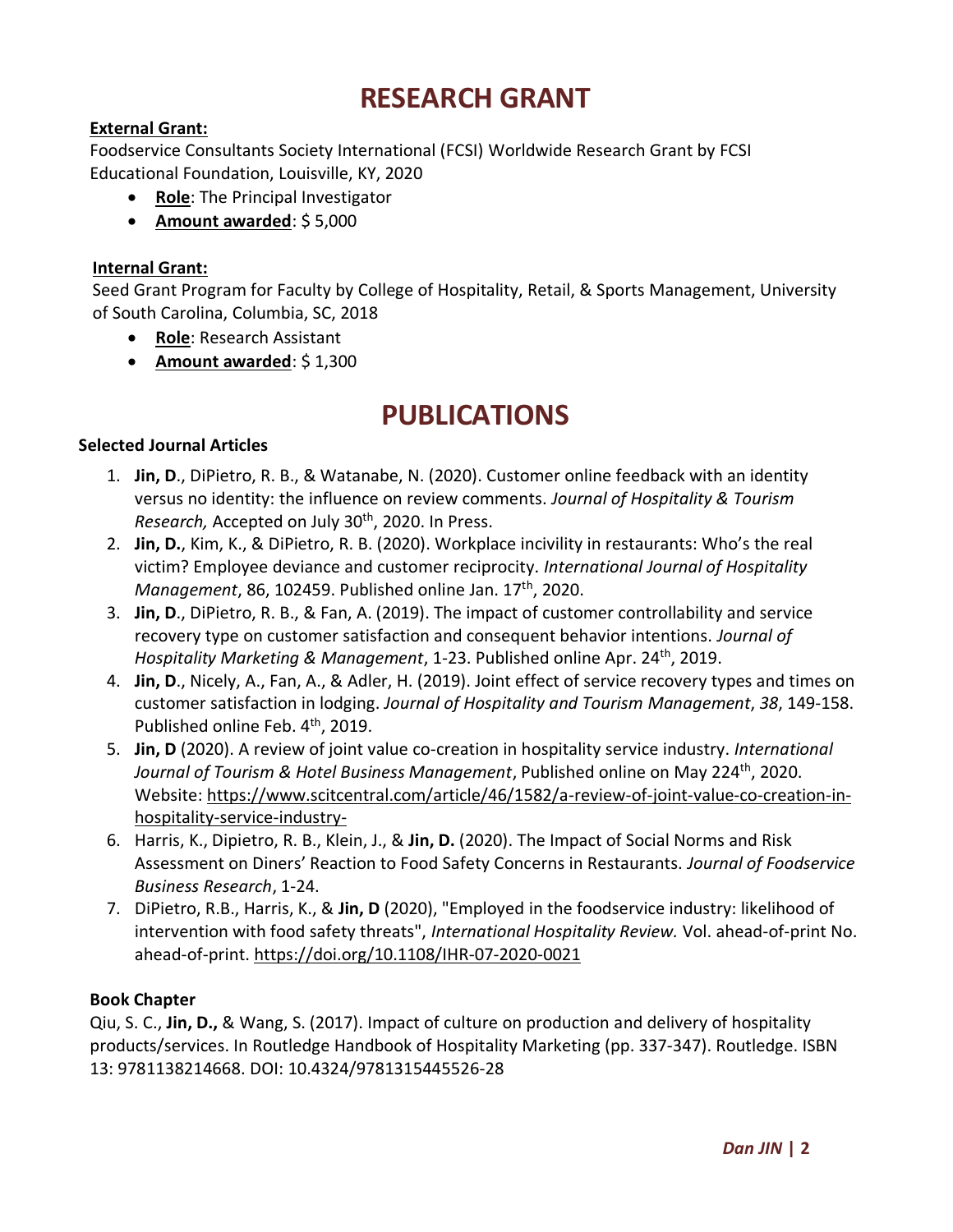# **CONFERENCE PRESENTATIONS**

### **[Refereed Conference Papers & Presentations]**

- 1. **Jin D**. & DiPietro, R.B. (2020). How Perceived Customer Value Propositions of Different Business Logic Affects Happiness in Foodservice Operations. Stand-up presentation at 2020 Annual Graduate Education & Graduate Student Research Conference in Hospitality and Tourism, Las Vegas, Nevada, January 3-5, 2020.
- 2. **Jin D**. & DiPietro, R.B. (2020). The Effect of Service Providers' Facilitation in Service Recovery On Customer Subjective Well-Being and Customer-Brand Identification. Stand-up presentation at 2020 Annual Graduate Education & Graduate Student Research Conference in Hospitality and Tourism, Las Vegas, Nevada, January 3-5, 2020.
- 3. Ma X., **Jin D**., & DiPietro, R.B. (2020). Service Failures, Customers' Blame Attribution, and Re-Patronage intention Related to Online Delivery Recoveries (ODP). Stand-up presentation at 2020 Annual Graduate Education & Graduate Student Research Conference in Hospitality and Tourism, Las Vegas, Nevada, January 3-5, 2020.
- 4. **Jin D**., Clark H.B., DiPietro, R.B. (2019). Keep On Truckin': Evaluating Customers' Satisfaction and Behavioral Intentions Regarding Branded and Independent Food Trucks. Stand-up presentation at 2019 *Annual Graduate Education & Graduate Student Research Conference in Hospitality and Tourism*, Fort Worth, TX, January 3-5, 2019.
- 5. **Jin D**., DiPietro, R.B. (2019). Reconciling the Honesty of Customer Complaint Behavior: The Effect of the Presence of Others. Stand-up presentation at 2019 *Annual Graduate Education & Graduate Student Research Conference in Hospitality and Tourism*, Fort Worth, TX, January 3-5, 2019.
- 6. **Jin D**., DiPietro, R.B, Alei, Fan. (2018). The Joint Impact of Customer Participation and Service Failure Type on Service Recovery Satisfaction and Consequent Behavior Intention. Stand-up presentation at 2018 *Annual ICHRIE Conference*, Palm Springs, CA, July 15-27, 2018.
- 7. **Jin D**. & DiPietro, R.B. (2018). The Effect of Individual Identities on Festival Evaluations in Aruba. Stand-up presentation at 2018 *Annual ICHRIE Conference*, Palm Springs, CA, July 15- 27, 2018
- 8. **Jin D**., Levitt, J. & DiPietro, R.B. (2018). Caribbean Sea Jazz Festival: Customer Perceptions and Economic Impact on Aruba Tourism Development. Poster presented at the 23rd *Annual Graduate Education & Graduate Student Research Conference in Hospitality & Tourism*, Fort Worth, TX, January 3-5, 2018.
- 9. DiPietro, R.B., **Jin, D**., Croes, J., & Wardlaw, J.J. (2018). Attitudes and behaviors: Aruba timeshare visitors' satisfaction and behavior intentions. *EuroCHRIE* 2018, November 5-7, 2018.
- 10. **Jin, D**. & Nicely, A. (2016). The effect of consumer perceived fairness in service marketing. Poster session presented at the *College of Health and Human Sciences (HHS) Fall Research Day*, West Lafayette, IN.
- 11. **Jin, D**. & Sydnor, S. (2016). Optimizing Guest Experiences: Hospital-University Partnerships. Poster session presented at the *College of Health and Human Sciences (HHS) Fall Research Day*, West Lafayette, IN
- 12. **Jin, D**. (2015). Tourism can make a significant contribution to three dimensions of sustainable development. Poster session presented at the Purdue University, *College of Health and Human Sciences (HHS) Fall Research Day*, West Lafayette, IN.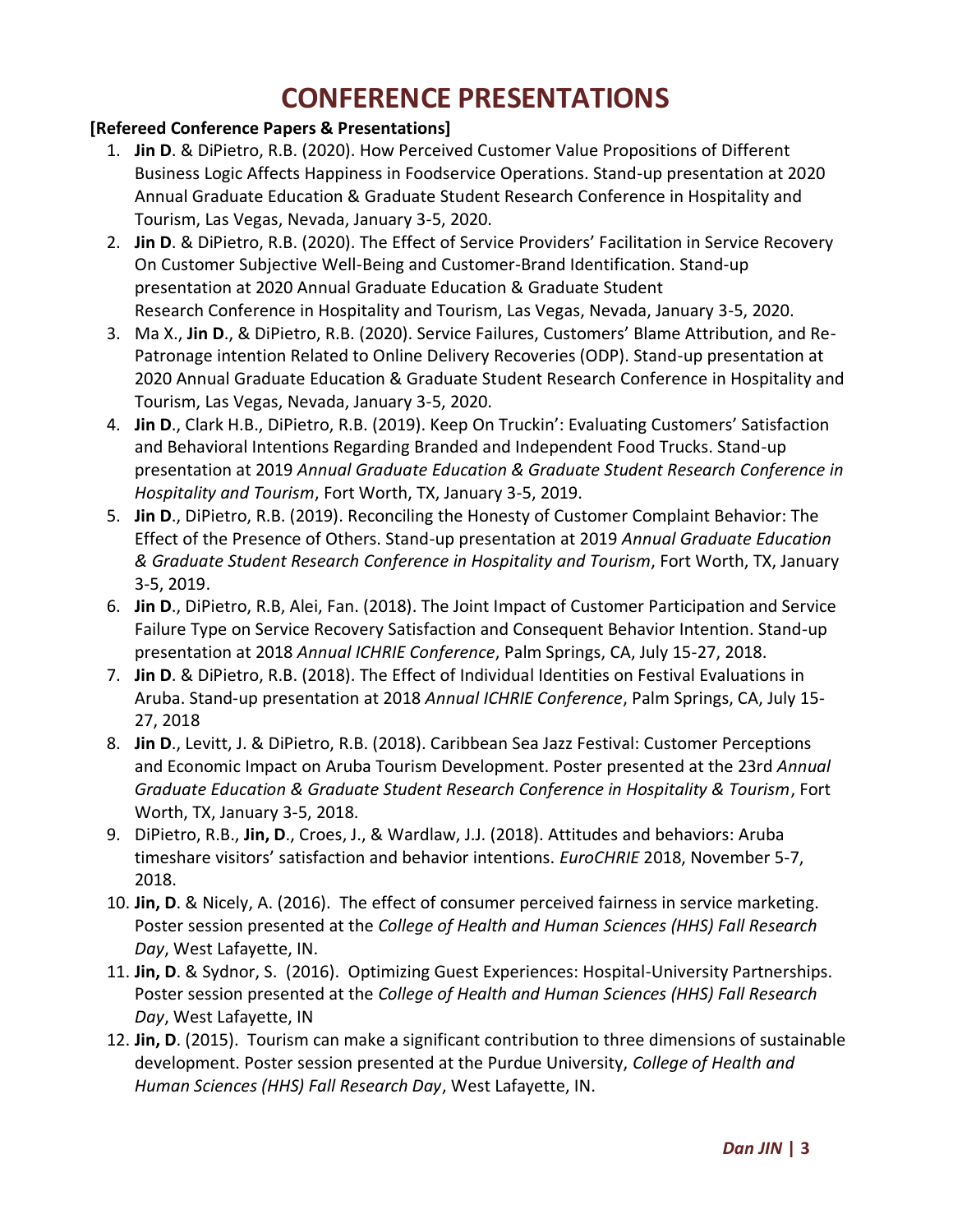13. **Jin, D**. (2015). The American economy: hotel management strategies and its implications for Chinese counterparts. Poster session presented at the Purdue University, *Fall Conference-Poster Competition*, West Lafayette, IN.

### **TEACHING**

### *School of Hotel, Restaurant and Tourism Management, University of South Carolina* **[Main Instructor]**

| HRTM450 - Hospitality and Tourism Marketing [Face-to-Face Course]<br>$\bullet$          | Spring 2021         |
|-----------------------------------------------------------------------------------------|---------------------|
| HRTM440 - Service Management in Hospitality [Face-to-Face Course]<br>٠                  | <b>Fall 2019</b>    |
| HRTM344 - Human Resource Management [Face-to-Face & Hybrid Course]<br>٠                 | <b>Fall 2020</b>    |
|                                                                                         | Spring 2020         |
|                                                                                         | Spring 2019         |
|                                                                                         | <b>Fall 2018</b>    |
| HRTM 388-Resort Development and Management [100% Online Course]<br>$\bullet$            | <b>Fall 2020</b>    |
|                                                                                         | Spring 2021         |
| HRTM270 - Quantity Food Production [Face-to-Face Course] [Co-instructor]<br>$\bullet$   | Summer 2019         |
| School of Hospitality and Tourism Management, Purdue University<br>[Teaching Assistant] |                     |
| HTM390 - China Internship Program - Study Broad                                         | <b>Fall 2016</b>    |
| Purdue/Indiana University Health Hospital Arnett Partnership                            | Sep. 2015 May. 2017 |
| U.S.-China Ecopartnership for Environmental Sustainability -<br><b>USCEES</b>           | Apr.2016-July.2016  |
| Purdue University, School of Hospitality and Tourism, China                             | Apr.2016- July.2016 |

• Purdue University, School of Hospitality and Tourism, China Internship

# **INDUSTRY EXPERIENCE**

| Crowne Plaza Hotel, Xi'an, CHINA<br>Sales and Marketing & MICE (Meetings, Incentives, Conferences, and Event)<br>Coordinator | Aug.2013-May.2014 |
|------------------------------------------------------------------------------------------------------------------------------|-------------------|
| <b>PricewaterhouseCoopers</b><br><b>Tax Analyst</b>                                                                          | Aug.2014-Aug.2015 |
| Purdue Union Club Hotel, West Lafayette, IN<br>Human Resource Generalist & Event Coordinator Intern                          | Aug.2015-May.2016 |
| American Association of State Colleges and Universities Washington, DC<br>AASCU Project counselor                            | Aug.2016-Dec.2016 |